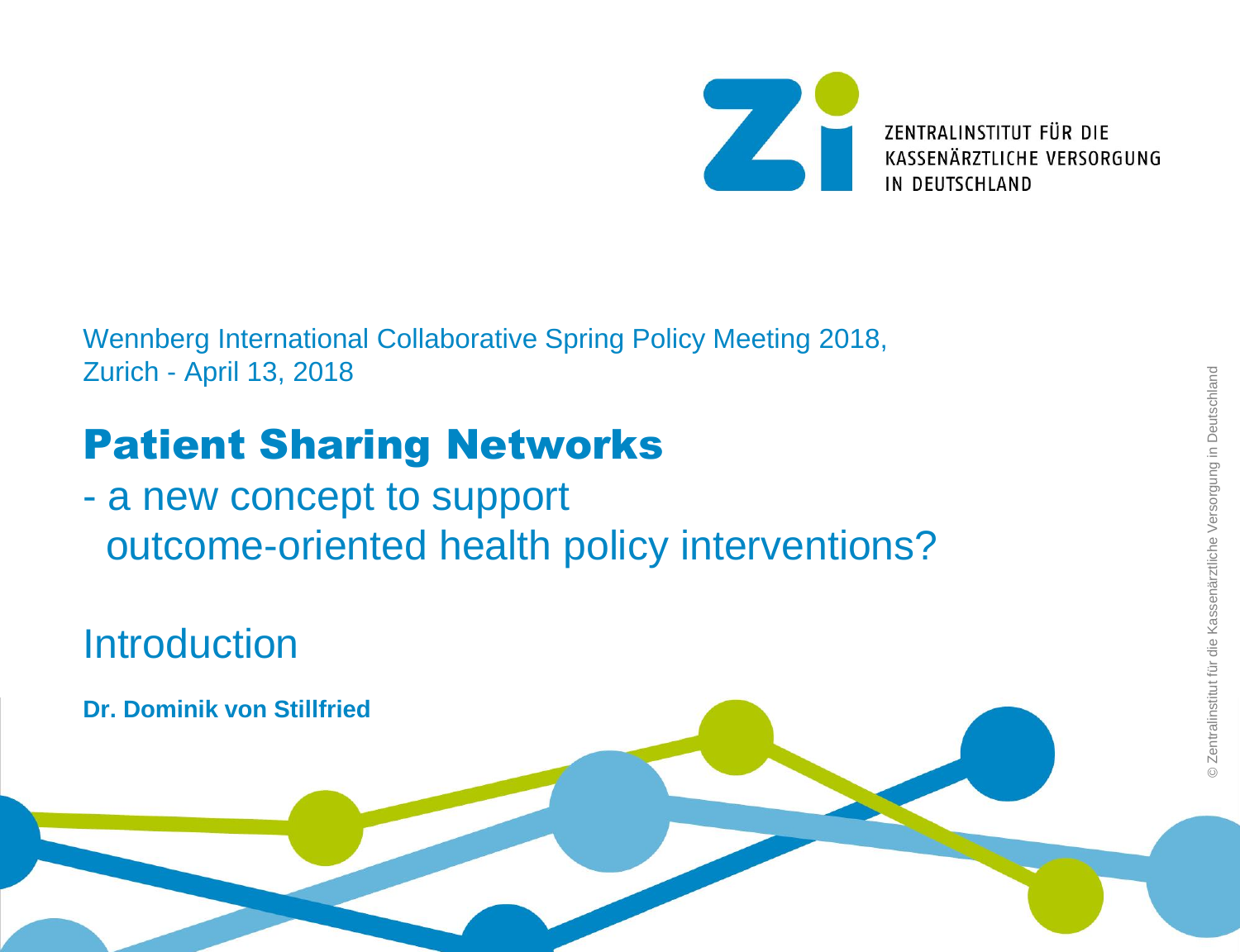## Is geography really destiny and is there a key to the quality conundrum?

ever since Wennberg/Gittelsohn's article in Science 1973 geographic variation in health and healthcare has been with us …

… so has the question of *how to effectively reduce unwarranted variation*

but there may be hope …

… the concept of *patient-sharing networks* may provide tools to analyze and affect variation at the root …

… and help to *improve the quality of care of populations*

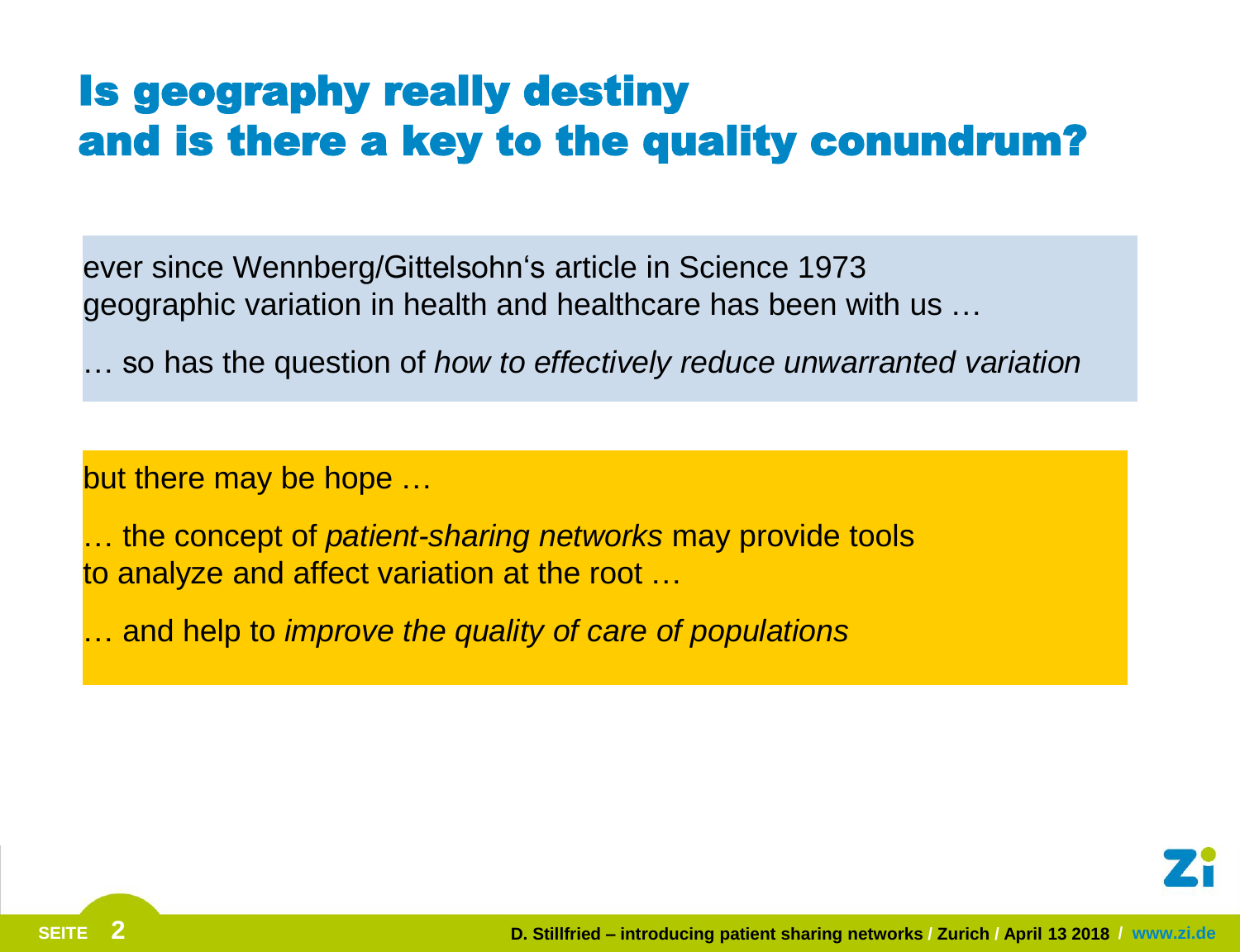### What are patient sharing networks?

- a **new concept**, therefore, most work is still experimental
- based on the assumption that most **health care takes place in networks**
- i.e. **whenever a patient is treated by two or more physicians** / providers they form a patient sharing network
- it is **not important that they intend to share** or cooperate, nor that they know of each other
- therefore most networks are to a large degree **created by patients** as a result of their decisions to contact certain providers

*How many patients have seen two or more office-based physicians in Germany during 2016 – and what was their share of cost?*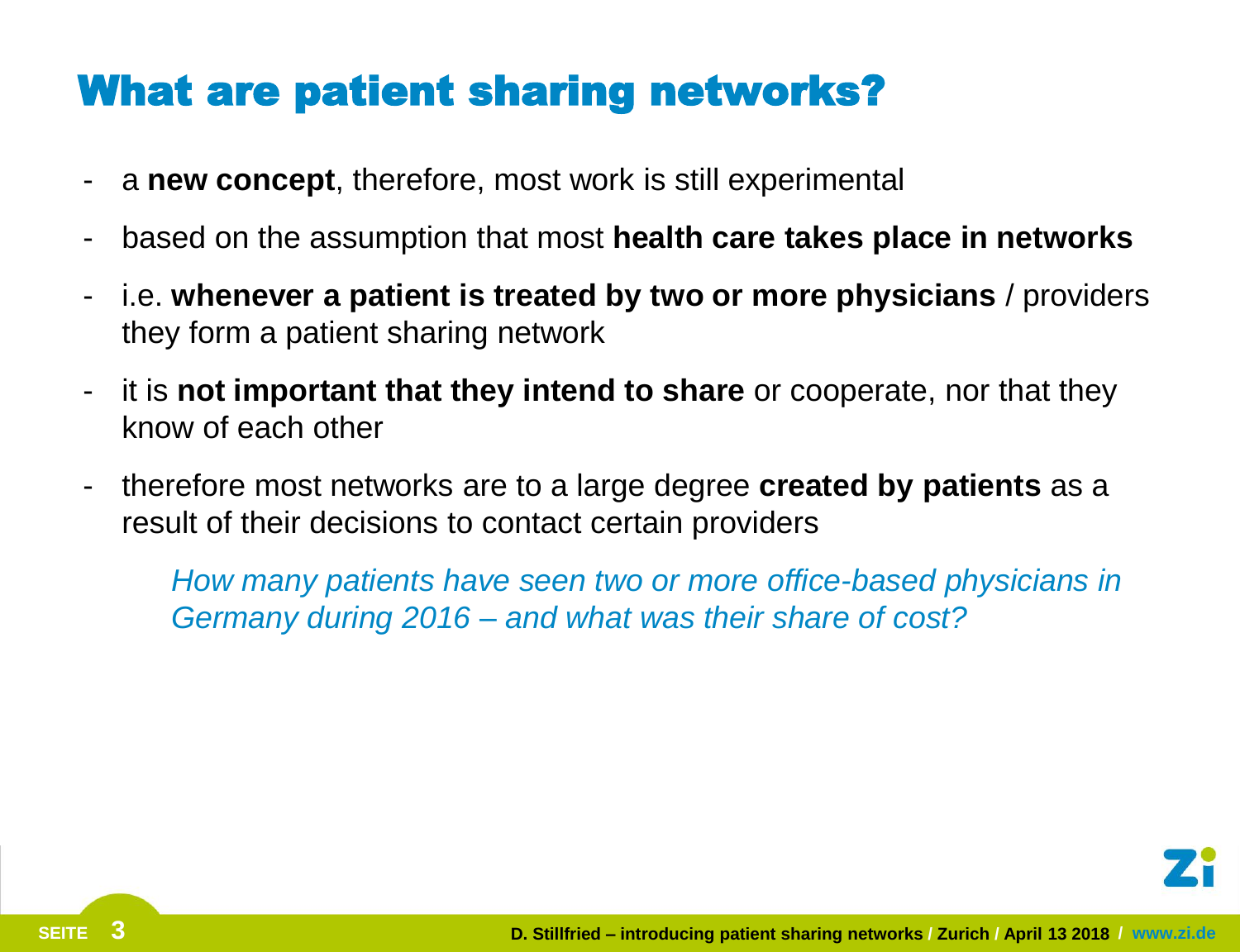### What are patient sharing networks?

- a **new concept**, therefore, most work is still experimental
- based on the assumption that most **health care takes place in networks**
- i.e. **whenever a patient is treated by two or more physicians** / providers they form a patient sharing network
- it is **not important that they intend to share** or cooperate, nor that they know of each other
- therefore most networks are to a large degree **created by patients** as a result of their decisions to contact certain providers

*How many patients have seen two or more office-based physicians in Germany during 2016 – and what was their share of cost?*

*84.5% of all patients have seen two or more physicians; they account for 97.6% of the cost of ambulatory care*

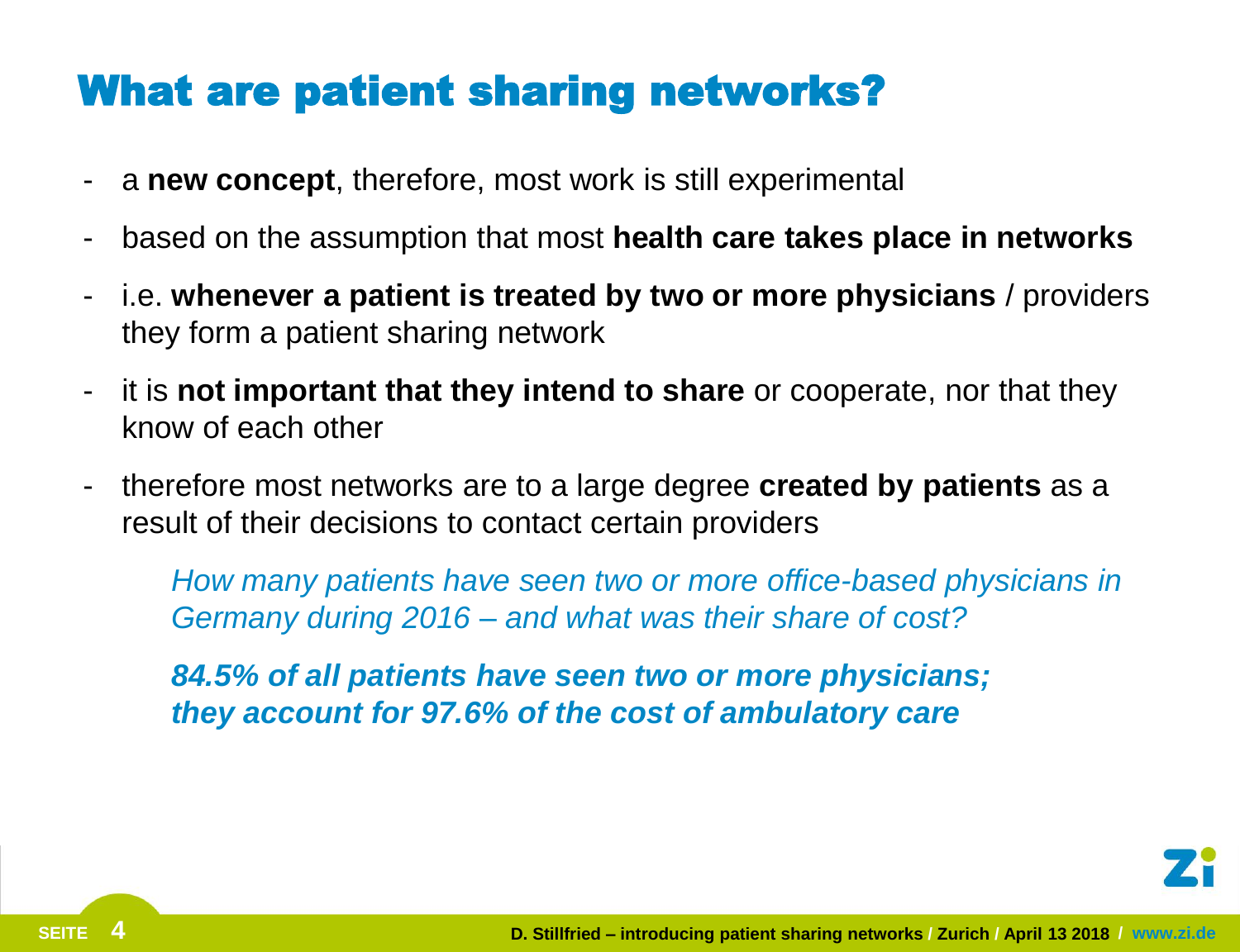### What is the expection?

The **processes / results** of sharing a patient population **can be compared** across populations (networks) …

- … and based on this information **networks could act**
- to reduce unwarranted variation and/or
- to improve care for their patient population

**If unwarranted variation is not evenly spread across a region, but somehow concentrated in certain patient populations or their provider networks, specific networks could be targeted to improve the region's overall average.**

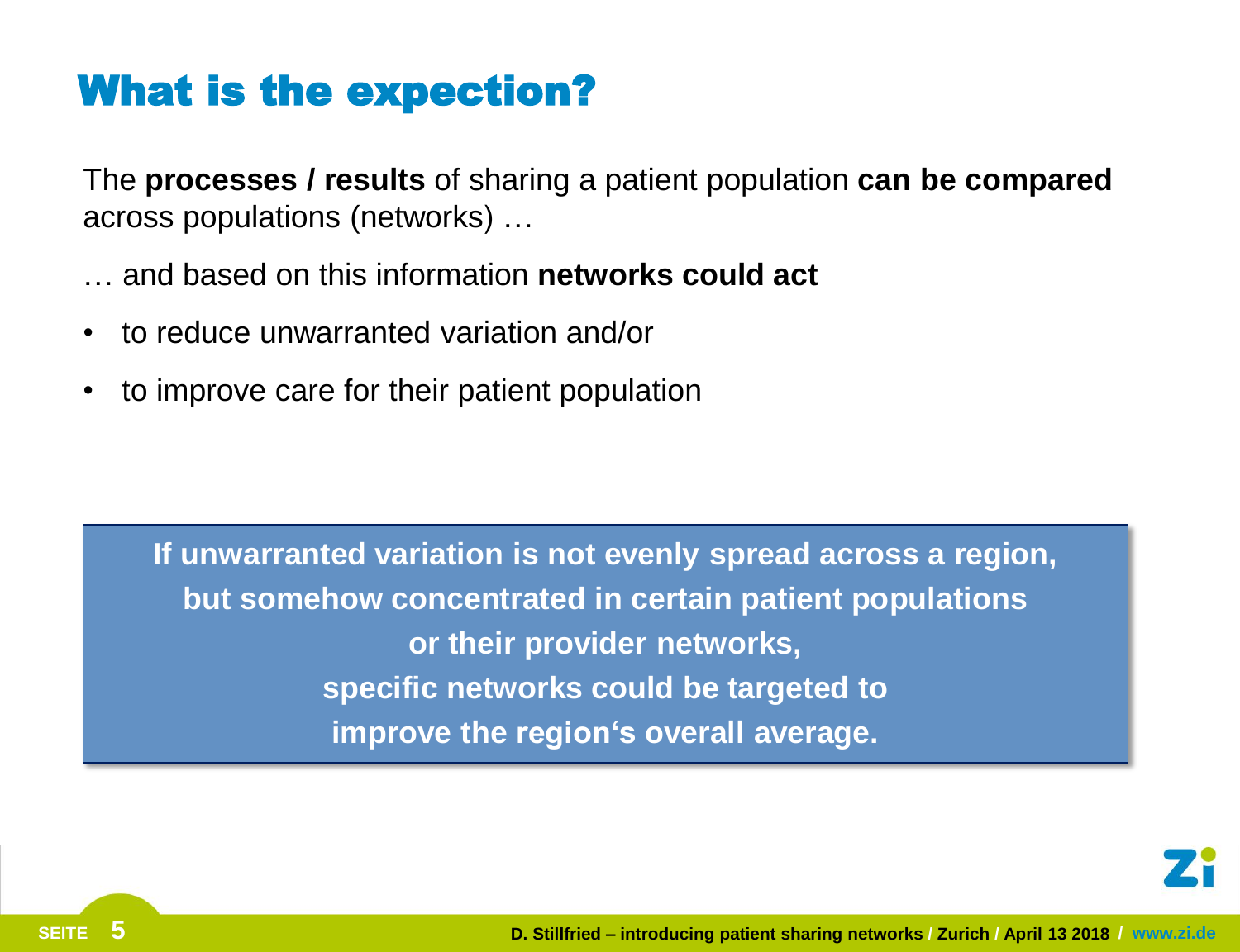# The importance of patient sharing networks with respect to outcome

### **example: quality of ambulatory diabetes care in the US**

**Bynum J et al (2010) Measuring Racial Disparities in the Quality of Ambulatory Diabetes Care** Medical Care 48(12): 1057-1063

#### **TABLE 1**

National Rates and Racial Disparity in Ambulatory Diabetes Ouality for Fee-for-Service Medicare **Beneficiaries With Diabetes** 

| <b>Diabetes Quality Measure</b> | <b>Black Diabetic Patients</b><br>$N = 205,665$ Beneficiary-yr<br><b>Percent Receiving Recommended Care</b><br>(25th Percentile, 75th Percentile) | <b>Non-Black Diabetic Patients</b><br>$N = 1,399,273$ Beneficiary-yr<br><b>Percent Receiving Recommended Care</b><br>(25th Percentile, 75th Percentile) | <b>Absolute</b><br>Disparity <sup>*</sup> |
|---------------------------------|---------------------------------------------------------------------------------------------------------------------------------------------------|---------------------------------------------------------------------------------------------------------------------------------------------------------|-------------------------------------------|
| Eye examination                 | 60.9 (55.4, 66.7)                                                                                                                                 | 67.5 (63.4, 72.2)                                                                                                                                       | $-6.6$                                    |
| Hemoglobin A1C                  | 73.1 (68.0, 79.1)                                                                                                                                 | 78.5 (75.0, 83.0)                                                                                                                                       | $-5.4$                                    |
| Cholesterol testing             | 76.5 (71.6, 82.3)                                                                                                                                 | 84.7 (82.1, 88.4)                                                                                                                                       | $-8.2$                                    |
| Composite quality measure       | 70.0 (65.7, 75.2)                                                                                                                                 | 76.9 (74.2, 80.3)                                                                                                                                       | $-6.9$                                    |

All Black-White differences are statistically significant different  $(P \le 0.0001)$ .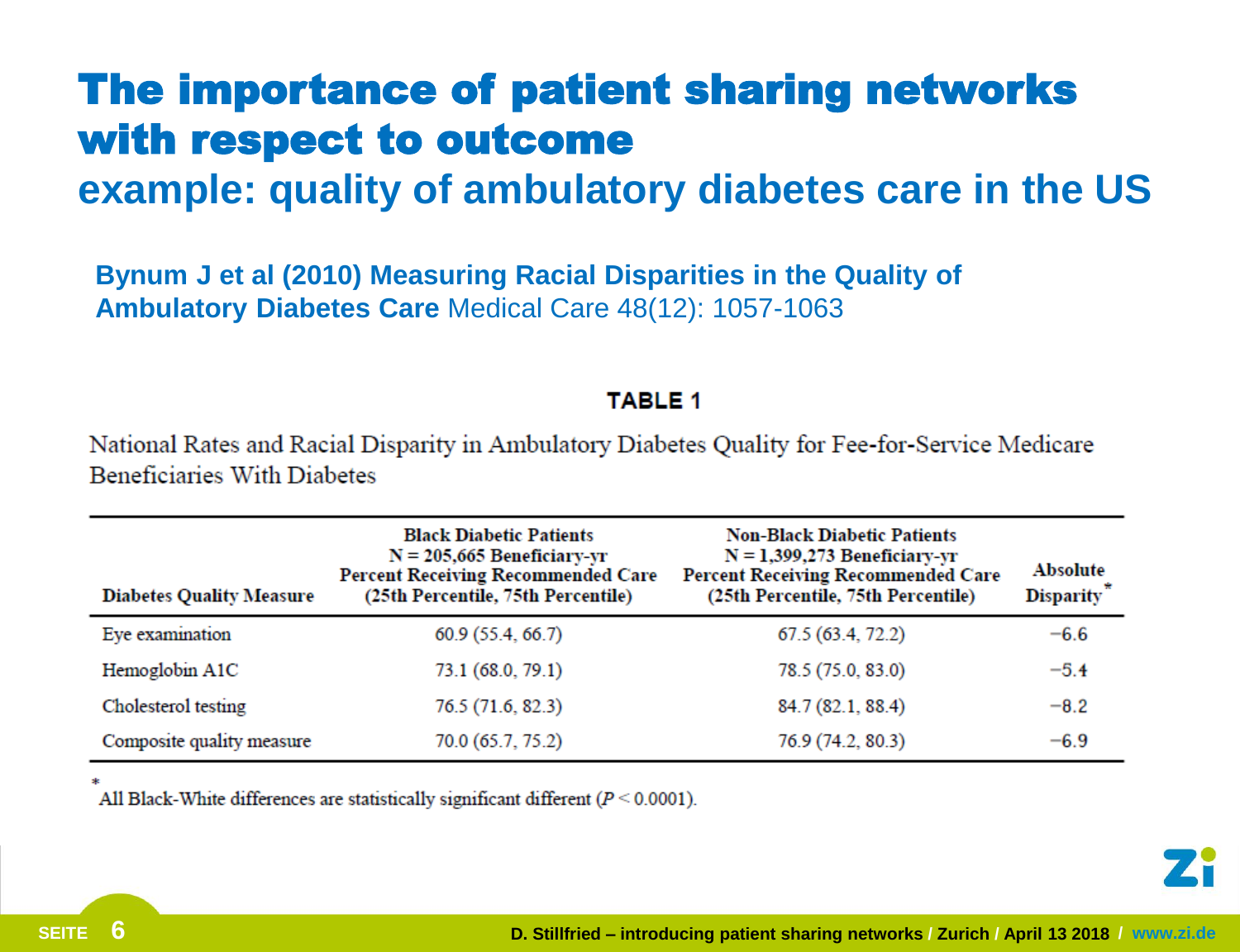# The importance of patient sharing networks with respect to outcome

### **example: quality of ambulatory diabetes care in the US**

**Bynum J et al (2010) Measuring Racial Disparities in the Quality of Ambulatory Diabetes Care** Medical Care 48(12): 1057-1063

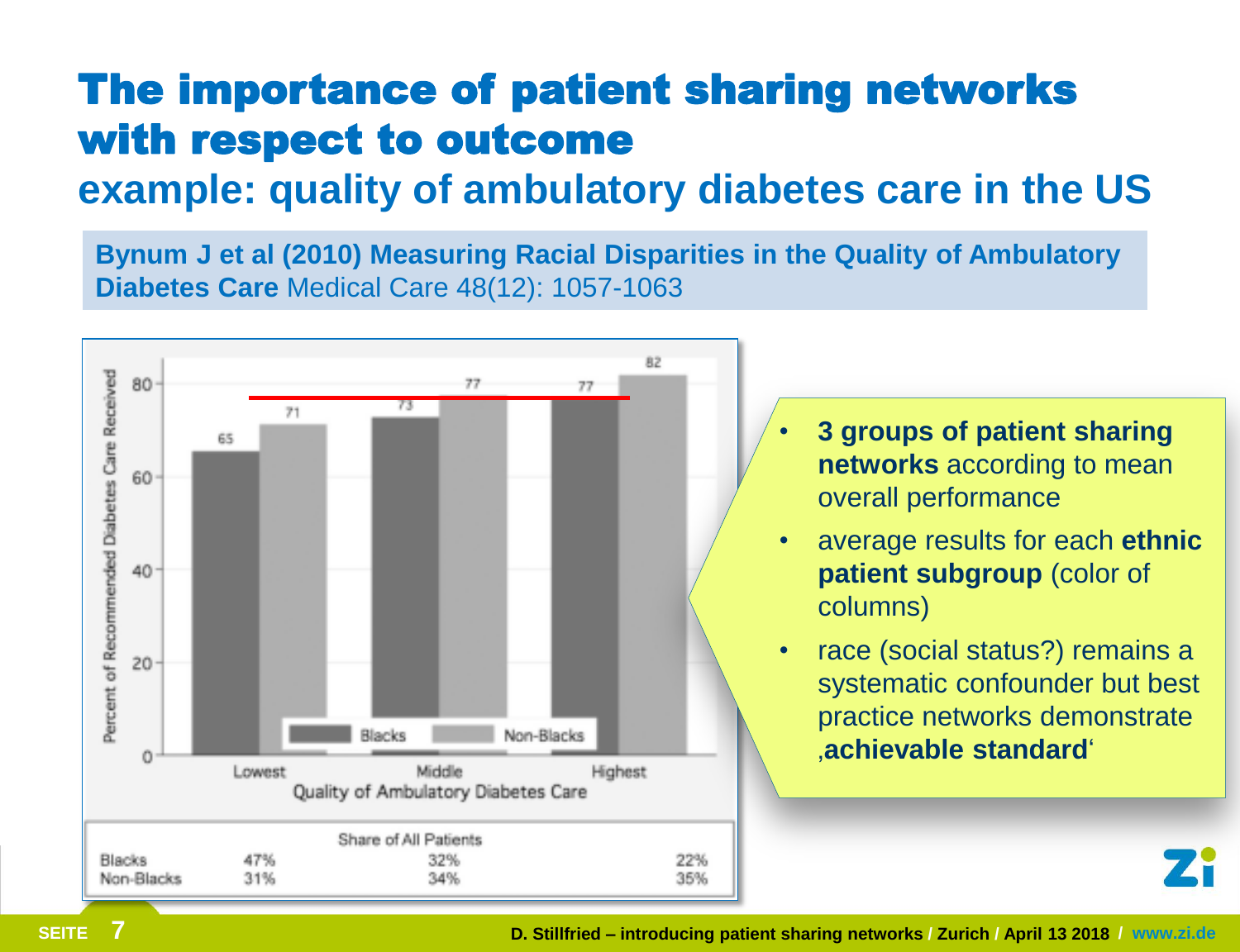## The importance of patient sharing networks with respect to outcome

### **example: quality of ambulatory diabetes care in the US**

**Bynum J et al (2010) Measuring Racial Disparities in the Quality of Ambulatory Diabetes Care** Medical Care 48(12): 1057-1063



#### **Hypotheses:**

- apparently quality improvement **within** the same system / legal framework is possible
- if **low performing networks** in any region could be **targeted** for change the **average quality of care** in the region would be **improved**

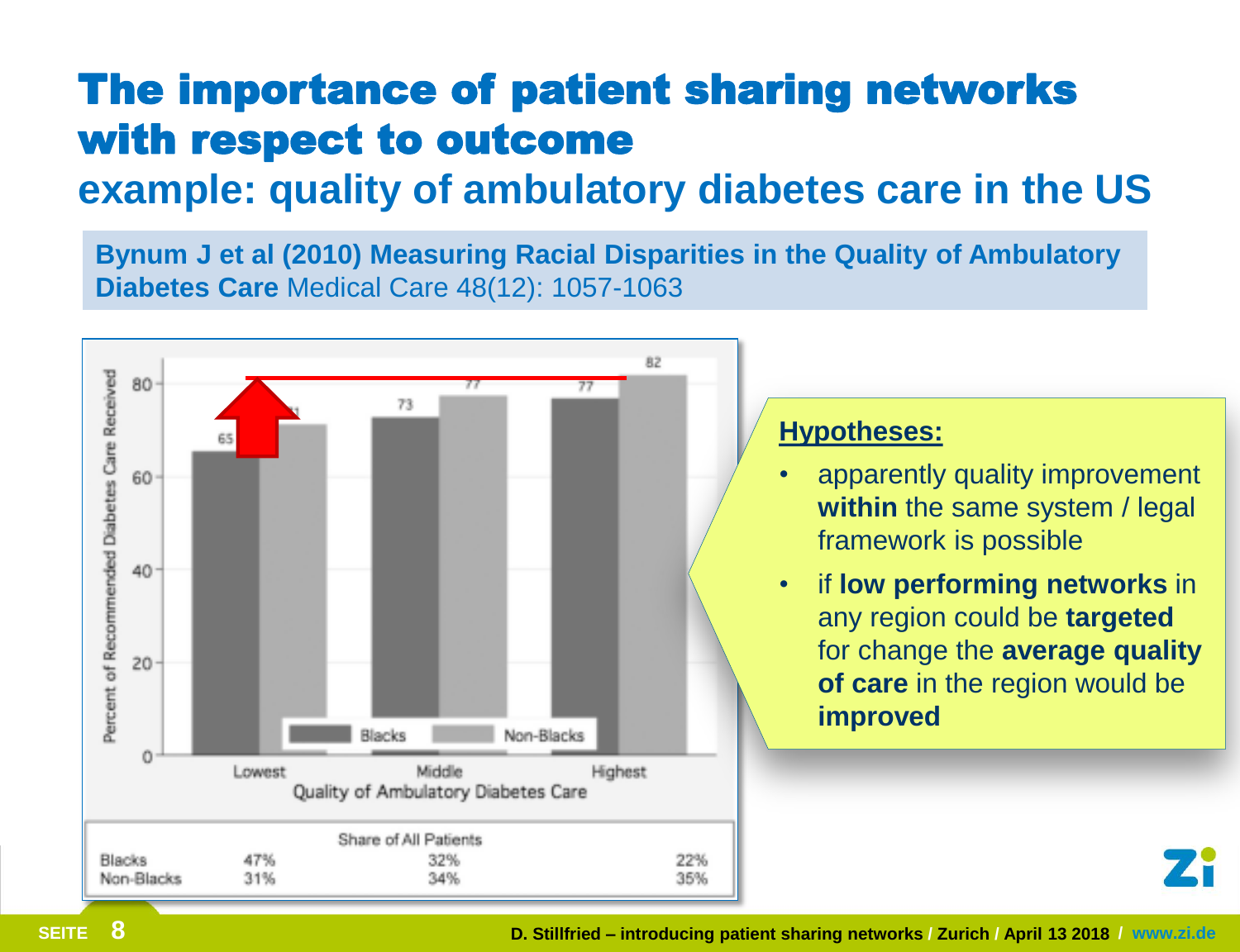# At this point: many open questions

### **How to describe / identify patient sharing networks?**

Methods depend on the research questions (i.e. a perspective on health care affected by the available data base), e.g.

- **Can diabetes/CHF care be improved by cooperation between GPs and specialists?** (Pollack CE et al (2012) J Gen Intern Med 28:459-465)
- **Can cooperation between GPs and specialists in ambulatory care avoid hospital admissions?** (Pham HH et al 2009 Ann InternMed 150:236-242)
- **Which group of providers (physicians and one or more hospitals) has been responsible for all care provided to a certain patient population?** (Bynum J et al 2007 Health Serv Res 42:45-62; Stillfried D, Czihal t 2014 Bundesgesundheitsblatt 57:197-206)
- **Are different physician networks associated with different health care spending, utilization, and quality of care?** (Landon B et al 2012 JAMA 308(3):265- 273; Landon B et al 2018 JAMA 178(1):66-73)



•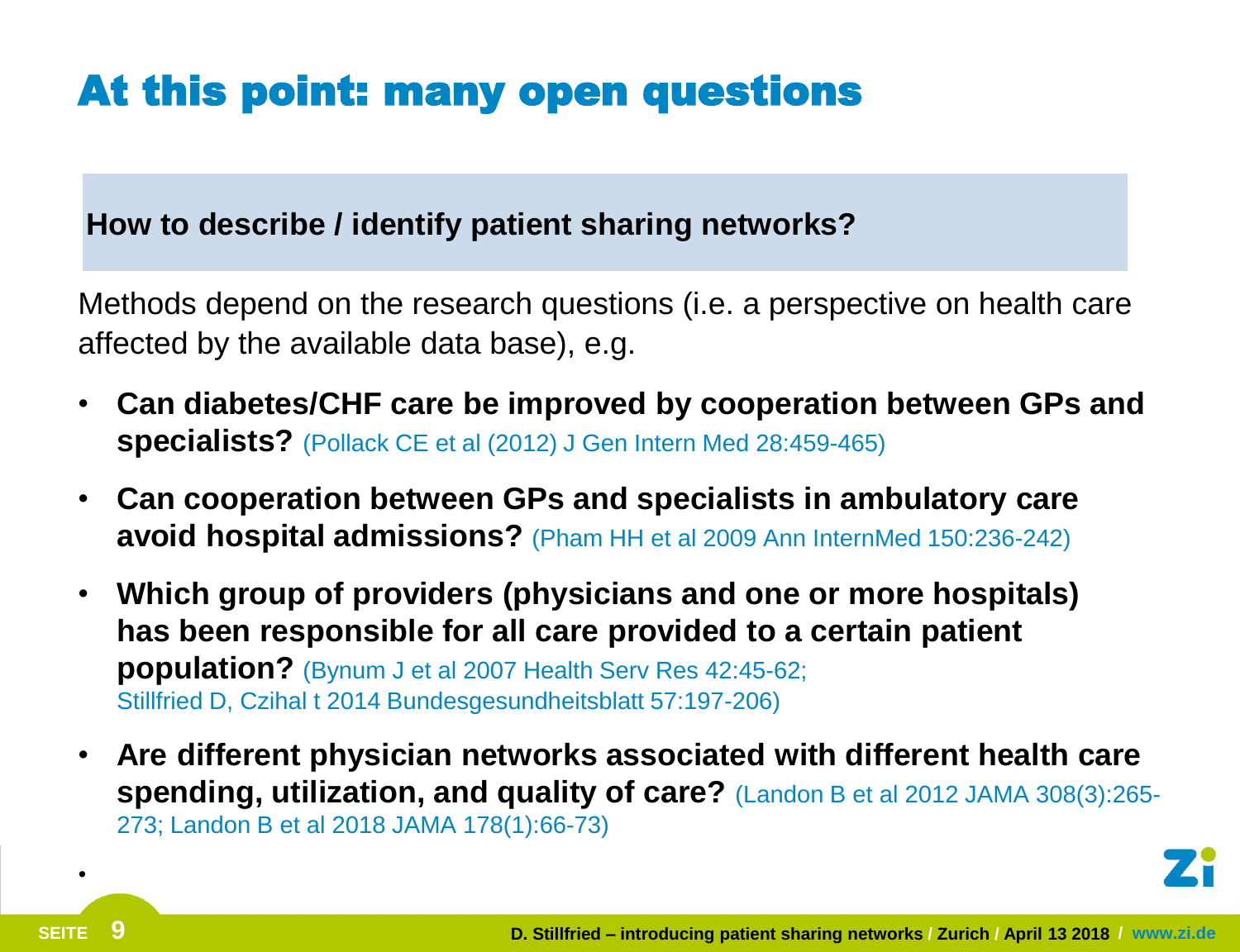# Core issue: normative or analytic approach?

**which provides a better understanding of the nature of networks?**

#### **normative approaches analytic approaches**

defining **expected cooperation**, e.g.

- GP/cardiologists (CHF, diabetes care)
- surgeons/oncologists (treatment of colon carcinomas)

defining a **network center** to create accountability for a patient population, e.g.

- GP
- specialist
- hospital

- using **graph-theory** on large data sets (community detection algorithms identify networks of various sizes and compositions without a specific center)
- taking account of other **shared social network characteristica** (age, sex, alma mater, employer, specialization, …)
- using patient satisfaction and outcomes to evaluate effects of collaboration between varying **team members** (e.g. shifts)

#### **Findings often show remarkable geographic variation in network characteristics**

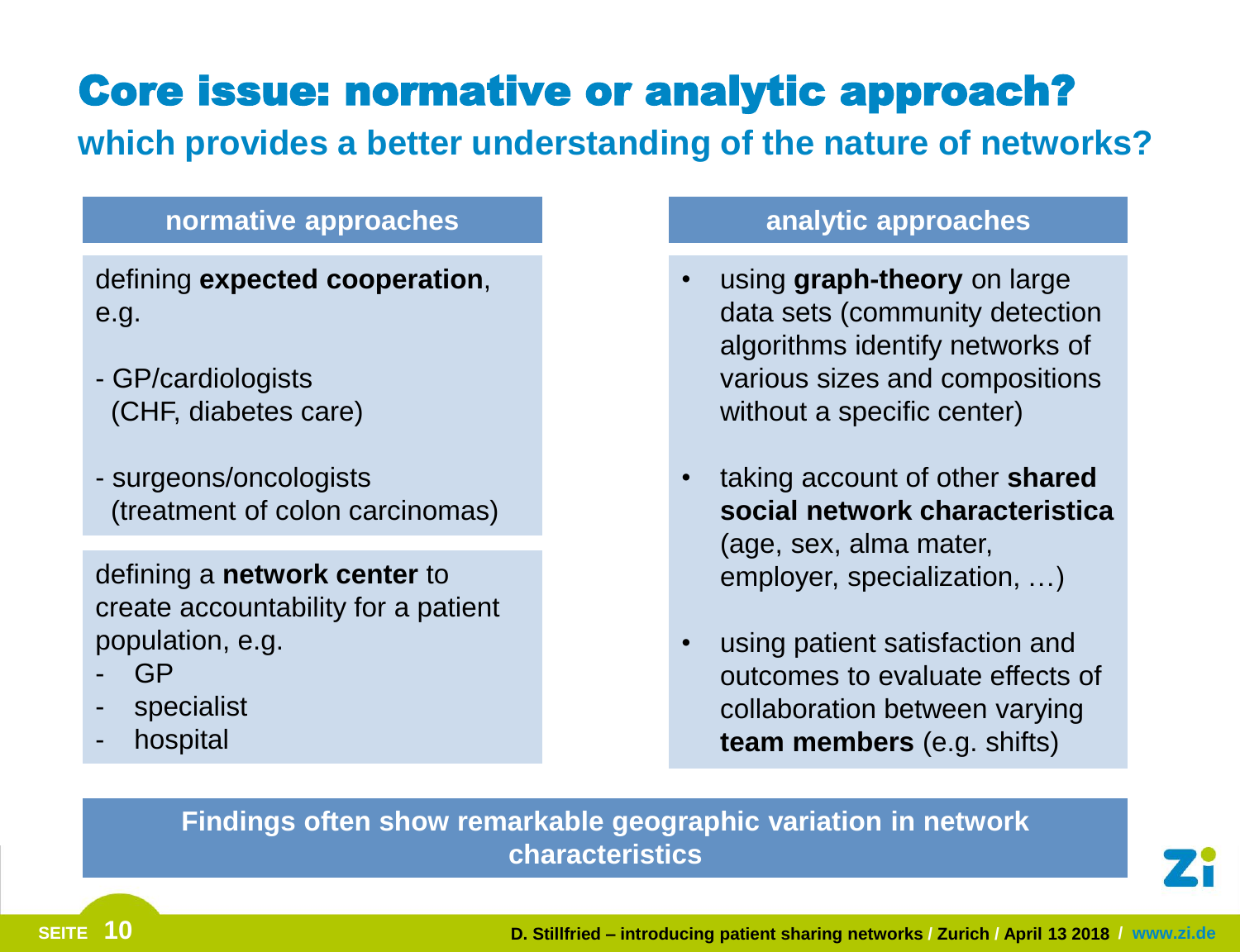# Core issue: normative or analytic approach?

**which provides a better understanding of the nature of networks?**



**Findings often show remarkable geographic variation in network characteristics** 

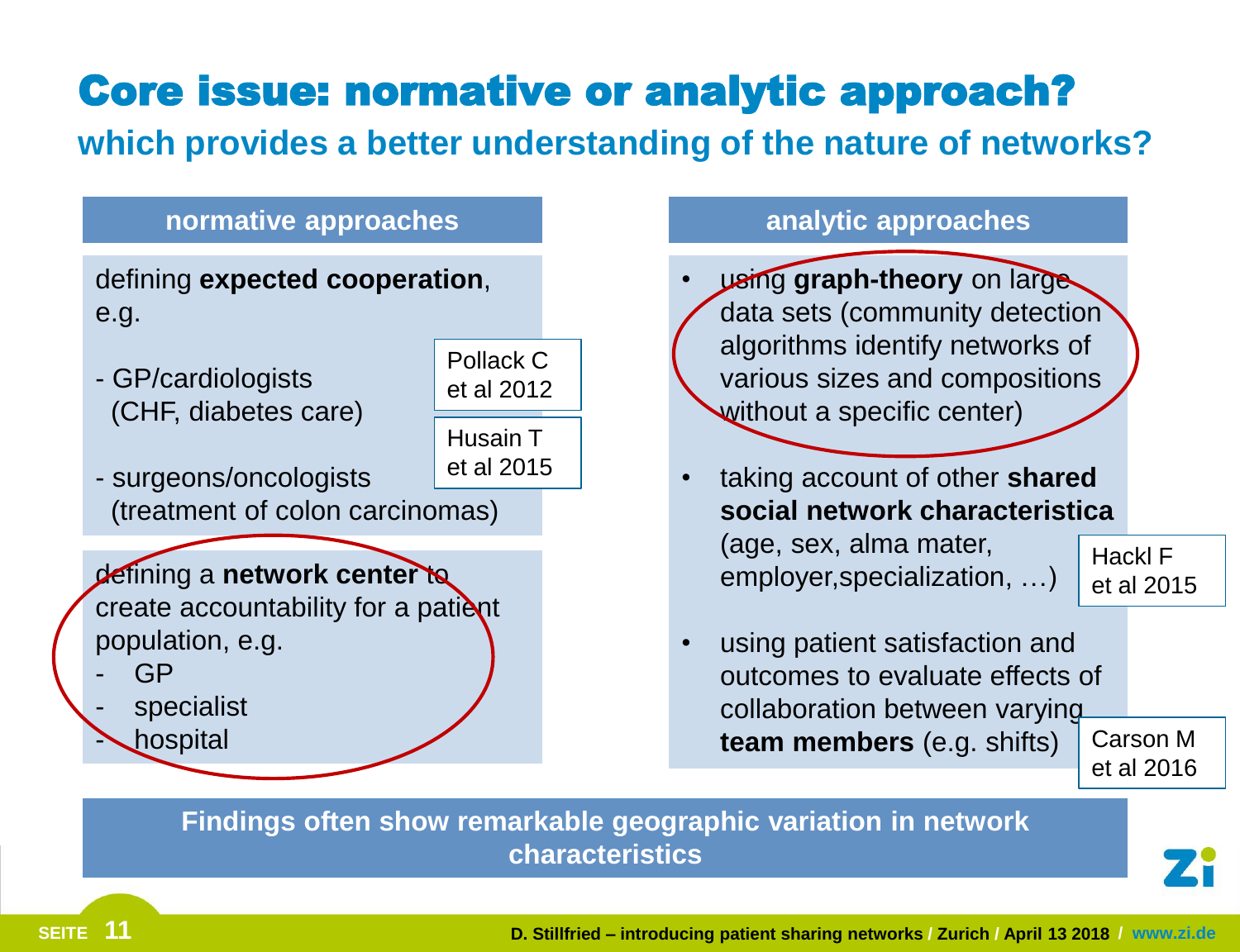### Some challenges

- **identify cooperation:** how to differentiate intended collaboration from unintended or even unknown patient sharing? *Which indicators do we have?*
- **influence:** who affects whom? Who is an opinion leader among the professionals? Are outcomes / processes shaped more by a common medical standard or by patient expectation? *Which indicators do we have?*
- **effect of networks on patients:** is complete accountability required (all services recieved by a given patient population)? *How to keep track of confounders? Acceptable cut-offs?*
- **time trends:** are networks structures stable over time? Do effects on patients vary within / between networks over time?
- **real life resemblance:** do the detected networks need to reflect the individual experience of providers (e.g. if used in feedback)? *How important is understanding complexity of networks compared to creating accountability?*
- **what constitutes best practice:** Are specific network constellations typically better ' than others?
- **response to intervention:** What are interventions (feedback; collecting PROMs)? *Can patient sharing networks learn act as an organisation? Does size of network affect effective intervention? Do patients need to involved, too? What about adjusting for confounders?*